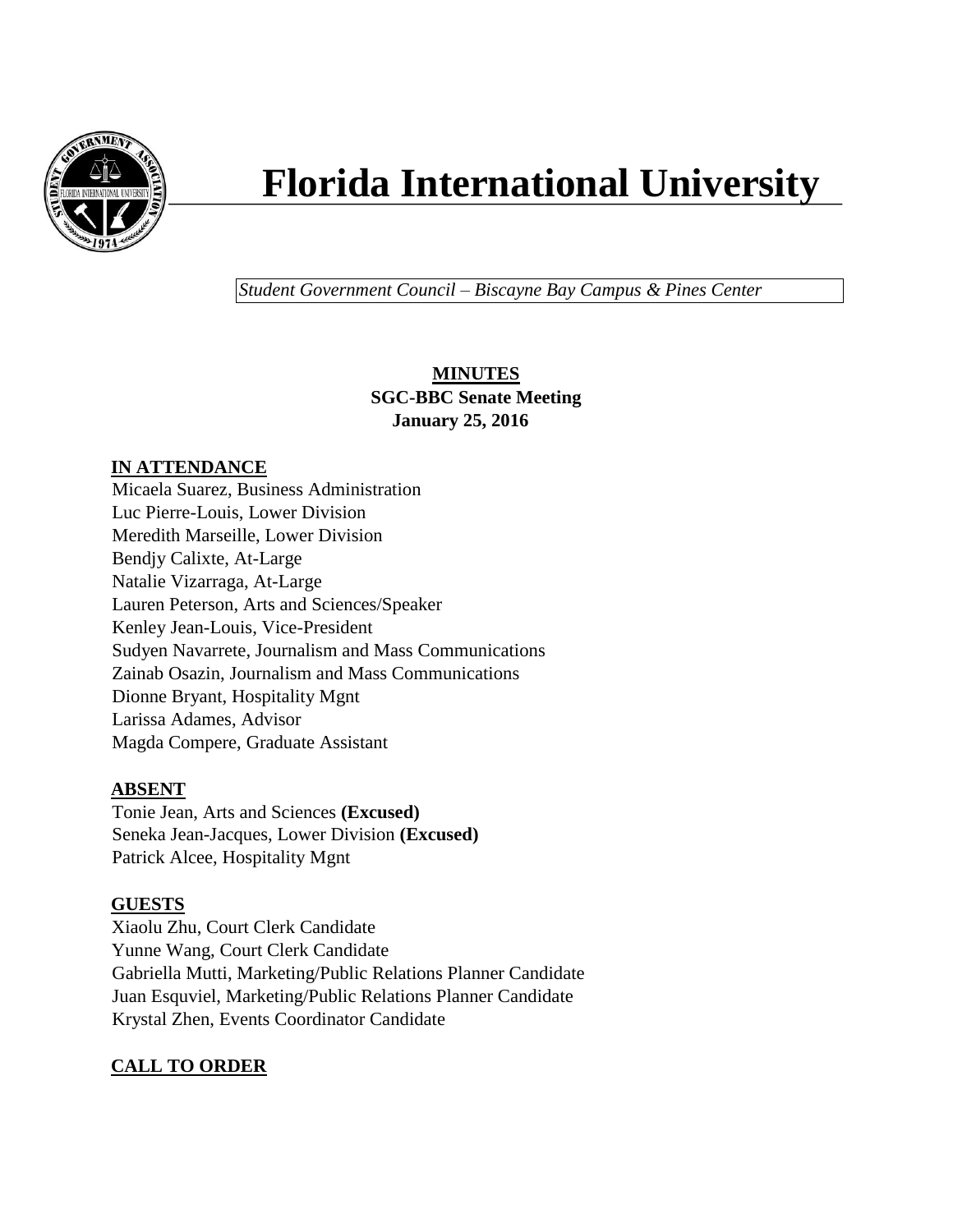The Student Government Association (BBC) held a meeting on Monday, January 25, 2016 in WUC 221**.** The meeting was called to order at **3:34 p.m.** by Lauren Peterson, Speaker of the Senate, who presided over the meeting in its entirety.

## **Minutes Approval**

Speaker Peterson entertain a motion to approve old meeting minutes of Nov 16th

Senator Calixte moved to approve the minute meeting from the Nov 16th. Senator Bryant seconded the motion. By a unanimous decision, the motion passed and the minutes were tabled.

Speaker Peterson entertain a motion to approve old meeting minutes of Nov 30th

Senator Calixte moved to approve the minute meeting from the Nov 30th. Senator Bryant seconded the motion. By a unanimous decision, the motion passed and the minutes were tabled.

Speaker Peterson entertain a motion to approve old meeting minutes of Jan 25th

Senator Calixte moved to approve the minute meeting from the Jan 25th. Senator Bryant seconded the motion. By a unanimous decision, the motion passed and the minutes were tabled.

## **SPEAKER REPORT**

• Speaker Peterson asked to see if there should be a special session for those who could not make the meeting

## **SPEAKER-PRO REPORT**

• No Report

# **VICE-PRESIDENT'S REPORT**

• Vice-President Jean-Louis said that the second Day on the Bay will be on Feb 20

## **FINANCE REPORT**

• Senator Marseille said that she is meeting with people that need to be funded

# **STUDENT ADVOCACY REPORT**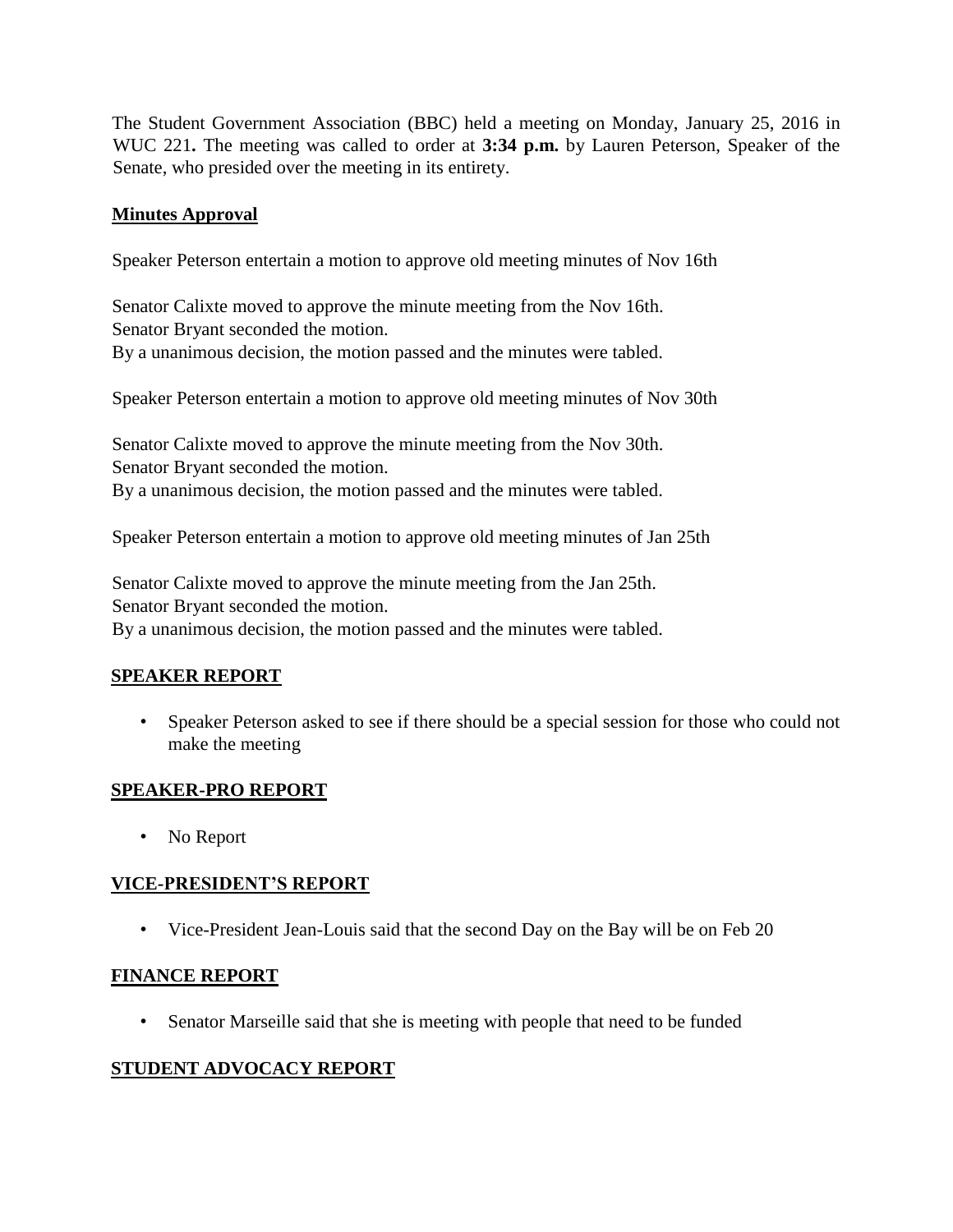- Senator Pierre-Louis said he was meetings with his committee about starting a new survey.
- Senator Pierre-Louis said that more information will be given next Monday.

## **INTERNAL AFFAIRS CHAIR REPORT**

#### • No Report

# **OPERATIONAL REVIEW REPORT**

• Senator Calixte said that he has one member in his committee and is hoping to get more member.

## **ADVISOR REPORT**

- Ms. Adames said that she emailed early today about Deliberation
- Ms. Adames said that election application are out and due next Friday.

•

## **NEW BUSINESS**

## **A. RLJ Committee Chair Appointment**

## **Speaker Peterson entertained a motion to table RLJ Committee Chair**

Senator Vizarraga move to table the position of RLJ Committee Chair to next week, and Senator Suarez Seconded.

Roll Call Vote:

Senator Suarez -Yay Senator Pierre-Louis - Yay Meredith Marseille - Yay Senator Calixte -Yay Senator Vizarraga - Yay Senator Navarrete - Yay Senator Osazin - Yay Senator Bryant - Yay Senator Peterson - Yay

Motion passed by unanimous decision.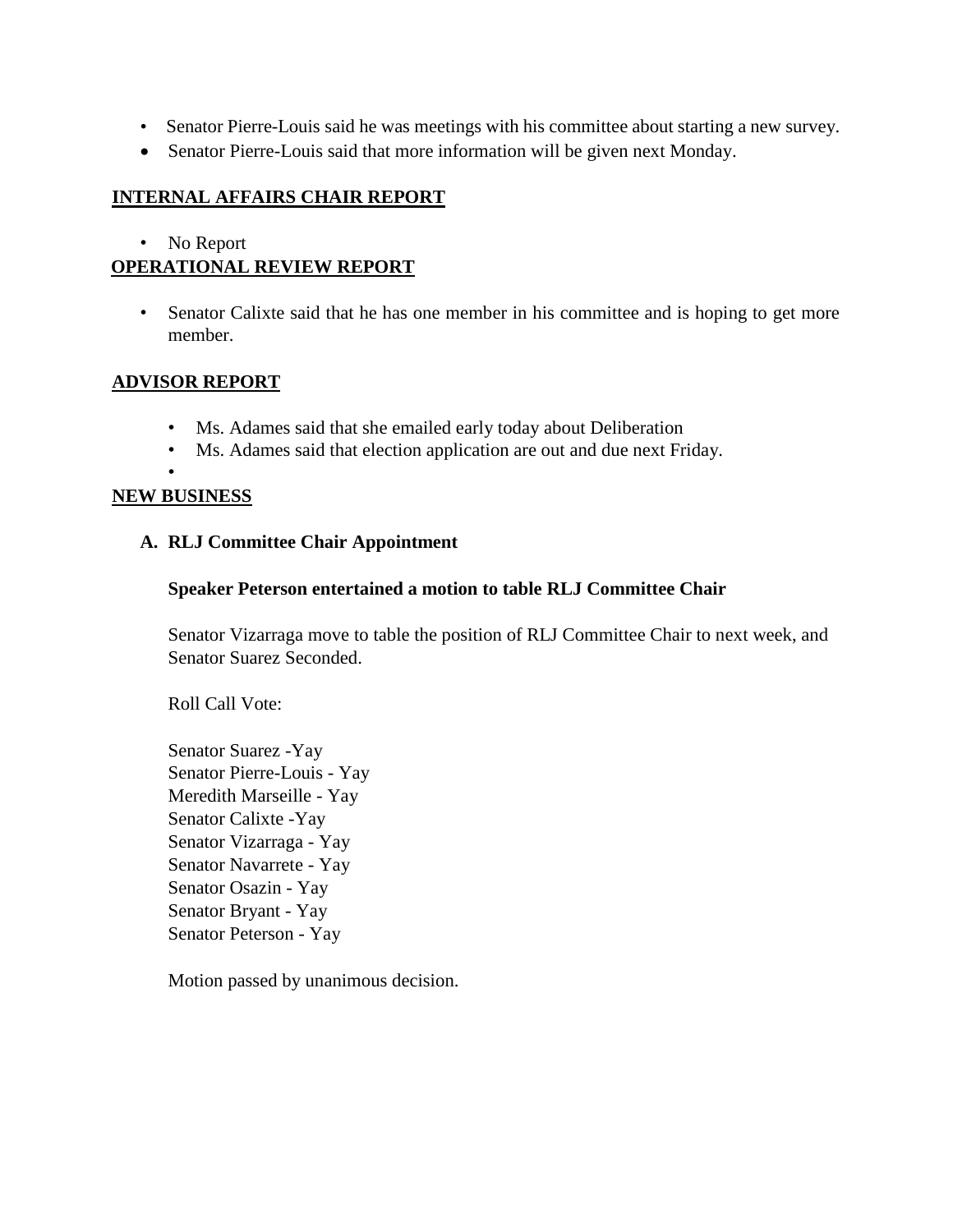#### **B. Internal Affairs Committee Chair Appointment**

Senator Vizarraga moved to nominate Senator Suarez as Internal Affairs Committee Chair. Senator Correa seconded the motion.

Senator Saurez presented herself for Internal Affairs Committee Chair.

Senator Pierre-Louis moved to appoint Senator Suarez as Internal Affairs Committee Chair. Senator Jean seconded the motion.

Roll Call Vote:

Senator Suarez -Yay Senator Pierre-Louis - Yay Meredith Marseille - Yay Senator Calixte -Yay Senator Vizarraga - Yay Senator Navarrete - Yay Senator Osazin - Yay Senator Bryant - Yay Senator Peterson - Yay

By a vote of 9/0/0 Senator Pierre-Louis was appointed as Arts & Sciences Senator

#### **C. Senator Suarez for Finance Committee Member**

Senator Suarez presented herself for Finance Committee Member.

Senator Pierre-Louis moved to appoint Senator Suarez as Finance Committee Member. Senator Marseille seconded the motion.

Roll Call Vote:

Senator Suarez -Yay Senator Pierre-Louis - Yay Meredith Marseille - Yay Senator Calixte -Yay Senator Vizarraga - Yay Senator Navarrete - Yay Senator Osazin - Yay Senator Bryant - Yay Senator Peterson - Yay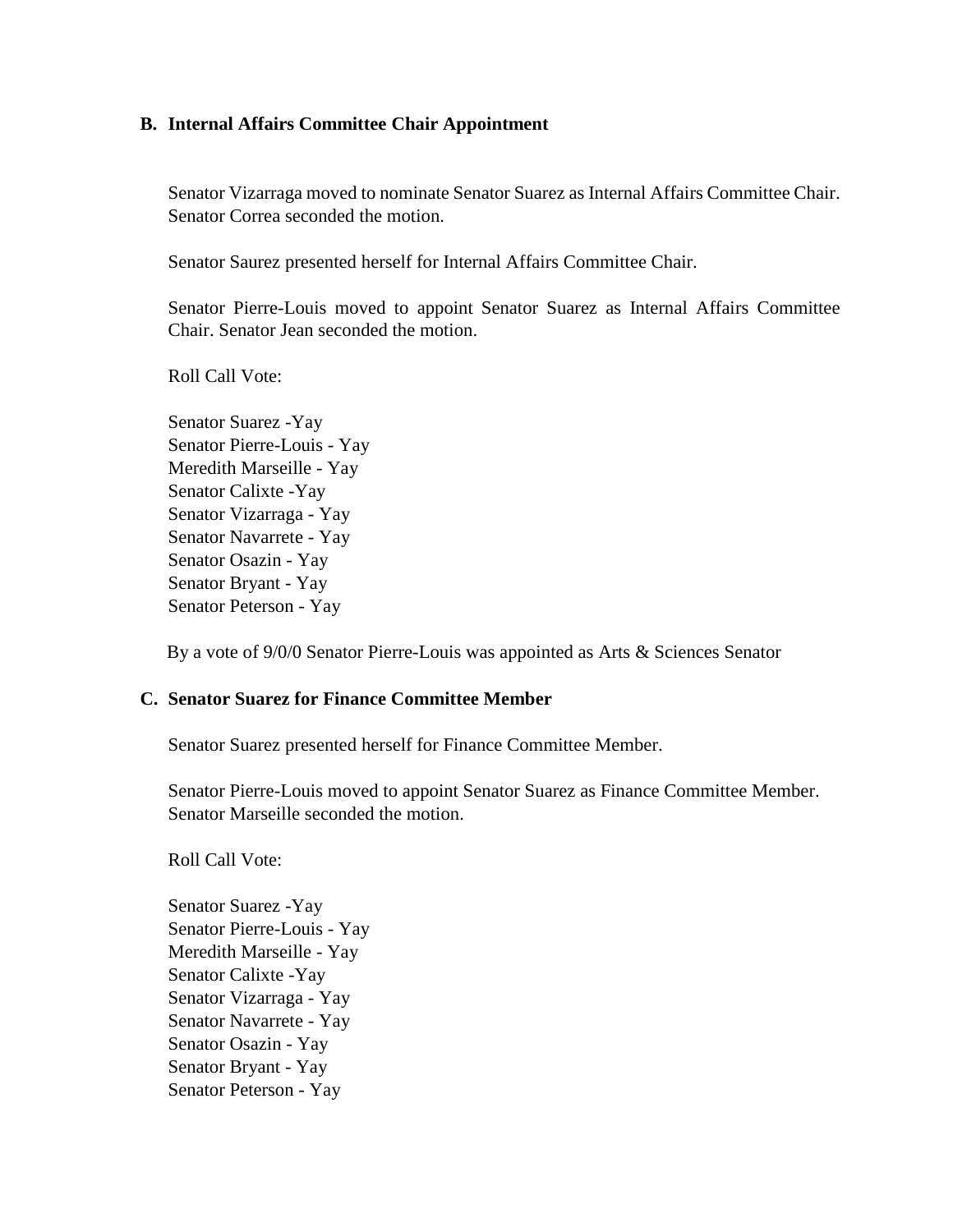By a vote of 9/0/0 Senator Suarez was appointed as Finance Committee Member

#### **D. Xiaolu Zhu for Court Clerk**

Xiaolu Zhu presented herself for Court Clerk

Senator Suarez moved to appoint Xiaolu Zhu as Court Clerk Senator Saineb seconded.

Roll Call Vote:

Senator Suarez -Yay Senator Pierre-Louis - Yay Meredith Marseille - Yay Senator Calixte -Yay Senator Vizarraga - Yay Senator Navarrete - Yay Senator Osazin - Yay Senator Bryant - Yay Senator Peterson - Yay

By a vote of 9/0/0 Xiaolu Zhu was appointed as Court Clerk

#### **E. Yunne Wang for Court Clerk**

Yunne Wang presented herself for Court Clerk

Senator Osazin moved to appoint Xiaolu Zhu as Court Clerk Senator Suarez seconded.

Roll Call Vote:

Senator Suarez -Yay Senator Pierre-Louis - Yay Meredith Marseille - Yay Senator Calixte -Yay Senator Vizarraga - Yay Senator Navarrete - Yay Senator Osazin - Yay Senator Bryant - Yay Senator Peterson - Yay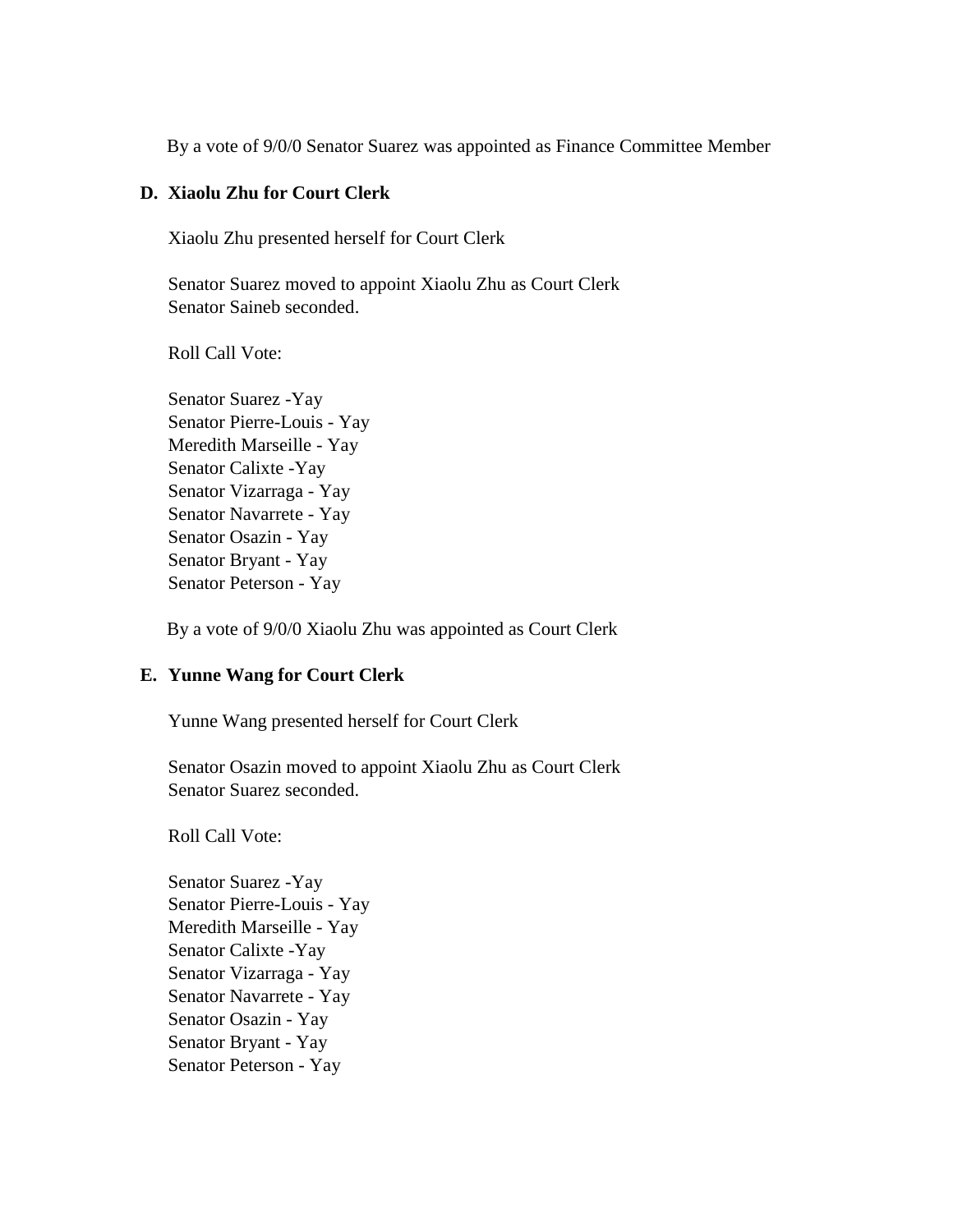By a vote of 9/0/0 Yunne Wang was appointed as Court Clerk

## **F. Senator Osazin & Navarrete Presentation on CARTA**

- Senator Osazin & Navarrete said that Dean Brian Schriner said that the merger is more like an expansion rather than an integration because it will allow SJMC students to get involve with innovative technology such as their resources : their 3D printing lab, the virtual room, their production equipment.
- Senator Osazin & Navarrete said the degrees will not be changed to a Bachelor in Arts Degree. It will stay the same, which is a bachelor in science degree.
- Senator Osazin & Navarrete said the expansion will increase enrollment and more students will also have classes at MMC and at BBC, this will create more time slots to have more availability from classes.
- Senator Osazin & Navarrete said that incoming freshmen will be the ones feeling the change because starting in the fall admission requirements might change such as lower in the GPA to a 2.8, and the 60 credit hours will be out of the admissions requirement. Admission to the school will be based off of competence in courses, and the school will have a new name, which is still unknown.
- Senator Osazin & Navarrete said that all changes will take effect no later than July 1st of this year.
- Senator Osazin & Navarrete said that the Interim director, Juliet Pinto and Dean Schriner will bring the Dean's Student Advisory Council. The first meeting will be on February 25 at 3 pm.

Speaker Peterson entertain a motion to modify the agenda

Senator Pierre-Louis moved to modify the agenda Senator Osazin seconded.

# **G. Vice President Presentation**

Vice President Jean-Louis presented a possible new application for student to be able to tell the need of classes.

# **ANNOUNCEMENTS**

- Senator Vizarraga said that she is still collecting teddy bears for the homeless.
- Vice President Jean-Louis said that there is free chipotle code.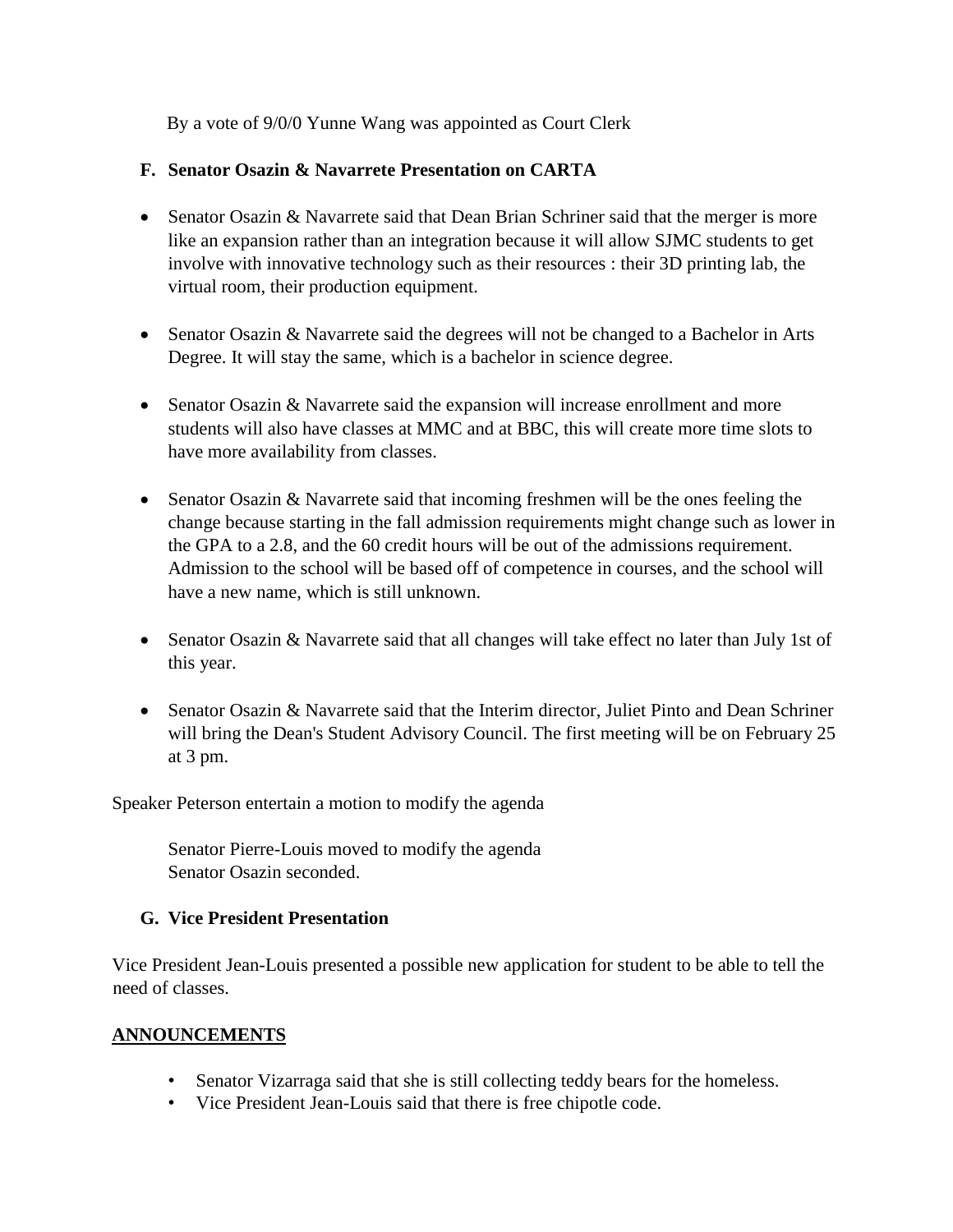• Senator Pierre-Louis said there will be a Student Advocacy Meeting.

Speaker Peterson entertain a motion to modify the agenda and add three new candidate.

Senator Saurez moved to modify the agenda Senator Osazin seconded.

#### **A. Juan Esquivel for Marketing/Public Relation Planner**

Juan Esquivel presented himself for Marketing/Public Relation Planner

Speaker Peterson entertain a motion

Senator Osazin moved to appoint Juan Esquivel as Marketing/Public Relation Planner Senator Navarrete seconded.

Roll Call Vote:

Senator Suarez -Yay Senator Pierre-Louis - Yay Meredith Marseille - Yay Senator Calixte -Yay Senator Vizarraga - Yay Senator Navarrete - Yay Senator Osazin - Yay Senator Bryant - Yay Senator Peterson - Yay

By a vote of 9/0/0 Juan Esquivel was appointed as Marketing/Public Relation Planner.

#### **B. Gabriella Mutti for Marketing/Public Relation Planner**

Gabriella Mutti presented herself for Marketing/Public Relation Planner

Speaker Peterson entertain a motion

Senator Osazin moved to appoint Juan Esquivel as Marketing/Public Relation Planner Senator Suarez seconded.

Roll Call Vote:

Senator Suarez -Yay Senator Pierre-Louis - Yay